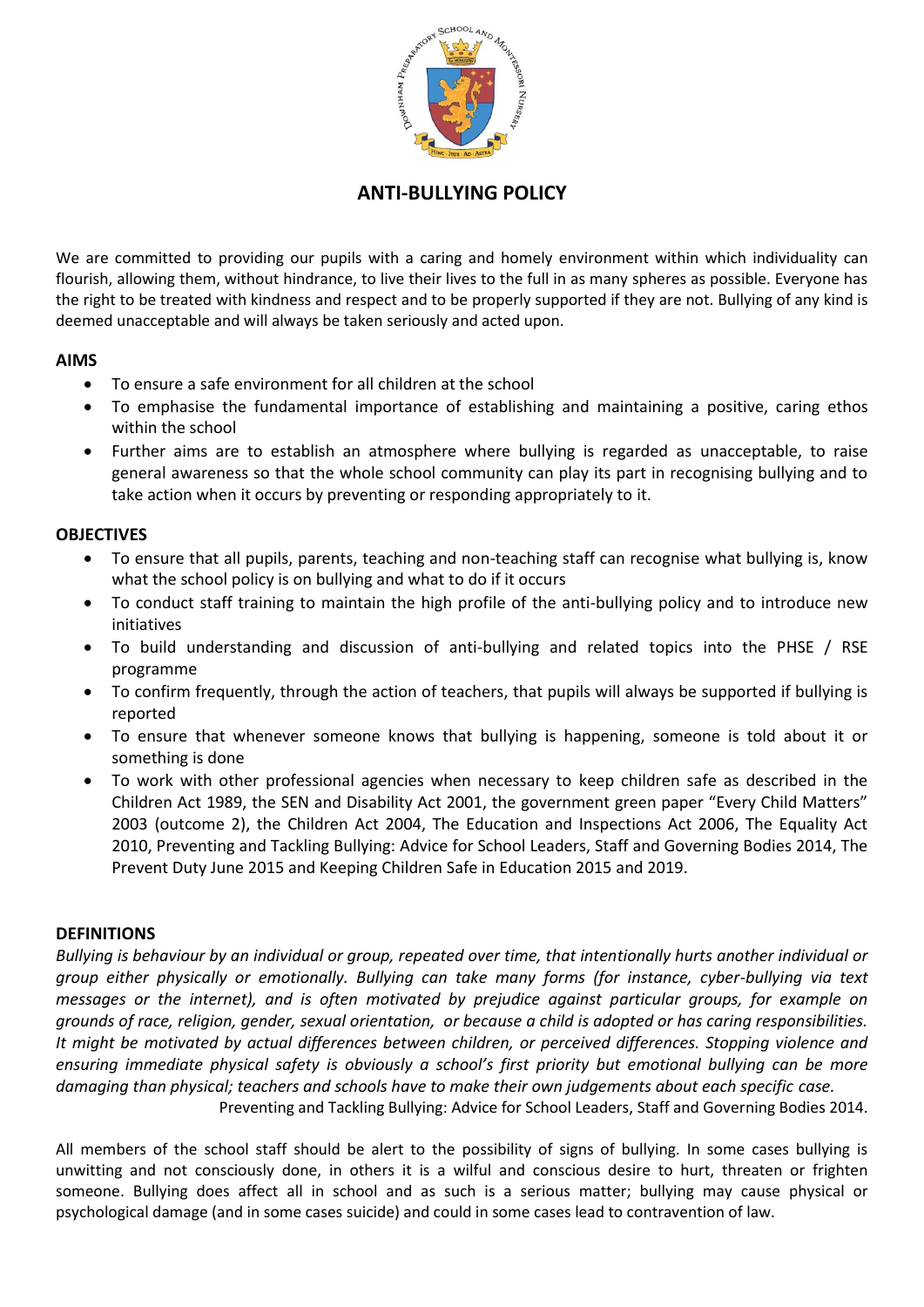All pupils should be responsible for bringing bullying to the attention of any adult on the staff. It is also true that teachers may (unwittingly) be bullies. It is also true that staff may be subject to bullying from pupils and staff are responsible for bringing this to the attention of the Principal. Equally it is true that staff may be subject to bullying from other staff and this is covered in the school's **Whistleblowing Policy and Staff Grievance Procedure.**

We may define bullying as the following occurring over a period of time:

| Emotional                 | Being unfriendly, excluding, tormenting                                                                                                                                             |  |
|---------------------------|-------------------------------------------------------------------------------------------------------------------------------------------------------------------------------------|--|
| Physical                  | Hitting, kicking, pushing, taking another's belongings, any use of violence                                                                                                         |  |
| Racial                    | Racial taunts, graffiti, gestures                                                                                                                                                   |  |
| Sexual                    | Explicit sexual remarks, display of sexual material, sexual gestures, unwanted<br>physical attention, comments about sexual reputation or performance, or<br>inappropriate touching |  |
| Direct or indirect verbal | Name-calling, sarcasm, spreading rumours, teasing                                                                                                                                   |  |
| Cyber-bullying            | Bullying that takes place online, such as through social networking sites,<br>messaging apps or gaming sites                                                                        |  |

#### **ANTI-BULLYING STRATEGY**

The school is committed to working with all children and staff to prevent bullying where possible, and to ensure that when incidents do occur, they are dealt with quickly and sensitively. There are a number of ways in which students are supported. Children may speak with teachers, admin staff, friends, and national charities with regard to their concerns; through form meetings, assemblies, the anonymous 'worry box', and PSHE/ RSE lessons.

The School delivers the message that bullying is not a normal part of life and should not be allowed to flourish. All children are encouraged to speak with members of staff immediately if they feel bullying is occurring, either as victim, witness or the person responsible.

The School Council is an avenue for children to make their feelings known on bullying within the school and also the school's approach to bullying. Meetings are regular and minutes kept and published.

All pupils have opportunities to speak with key members of staff about their concerns. The Form Tutor will be the first point of contact, but this relationship is supported by the Heads of KS1 & 2 and Principal.

The Principal holds a bullying log to monitor instances of bullying and patterns of bullying.

Anti-bullying is addressed in whole school inset sessions, and as part of the school's induction. Staff Meetings are avenues where the school's policy on bullying can be addressed and evaluated.

When there is a significant update of the Anti-Bullying policy, all staff receive a copy of the new policy.

#### **DEALING WITH BULLYING**

If an allegation of bullying is made by a child, then the member of staff receiving the allegation should establish the level of anxiety. If the level of anxiety is low, then staff should restore cordiality through verbal communication with the complainant and the accused. It is advantageous to bring the children together at this point.

If an allegation is made by a parent then the member of staff should make it clear that the best way for the matter to be resolved is for staff to speak with the pupil in question and establish the level of anxiety.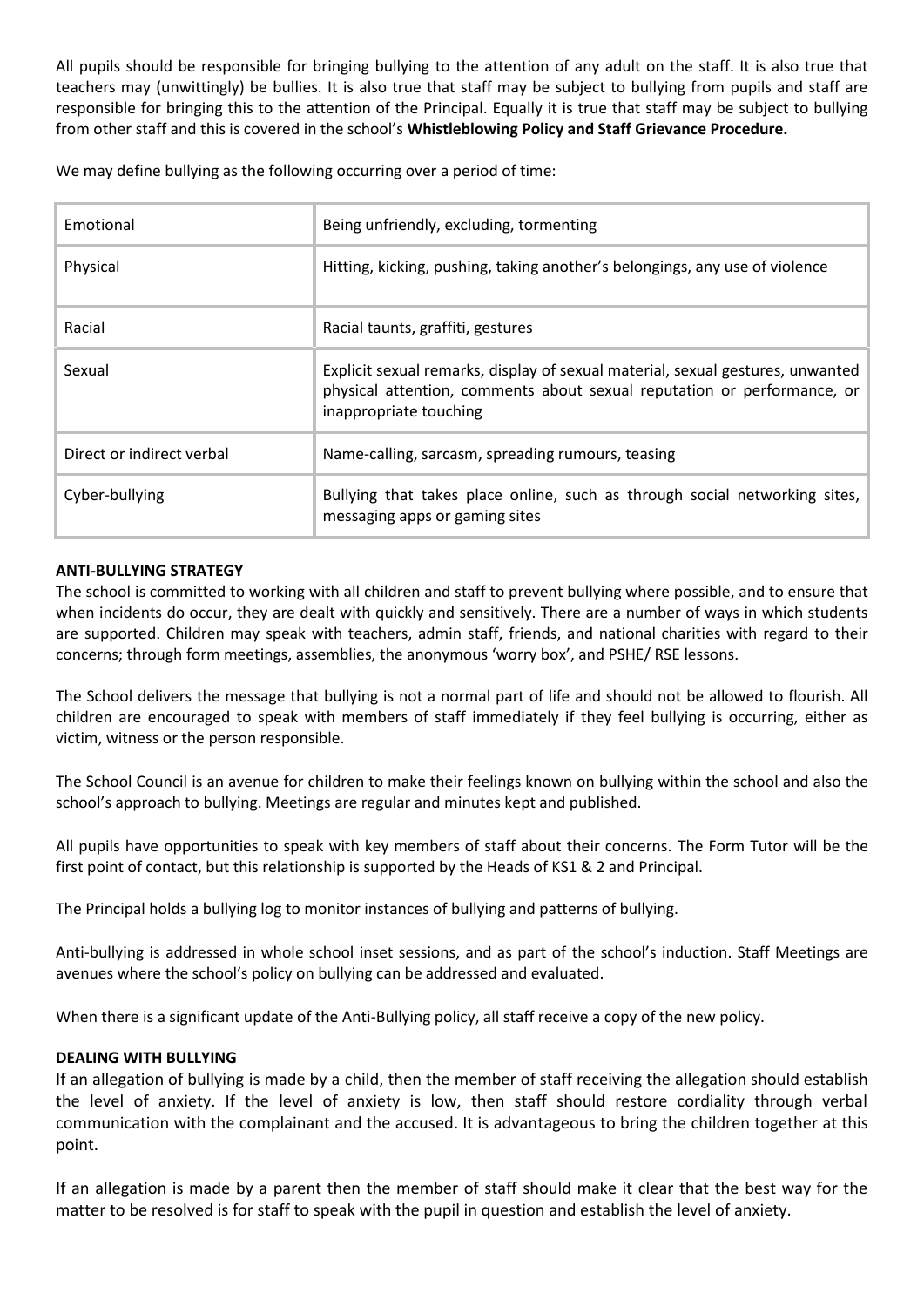If the level of anxiety is significant, a written statement may be taken from the child (signed and dated) by the member of staff fielding the allegation.

If suspicions are raised by staff or parents, this should also be recorded in writing. The allegations and evidence should then pass to the relevant Form Tutors.

The Form Tutor should offer to conduct a full investigation into the matter. This investigation will include witness statements, and the questioning of the alleged person responsible.

The Form Tutor may seek the advice and support of the Principal during the investigation, and must refer the case to the heads of KS 1 & 2 in the case of serious bullying being proven.

In most cases, the Form Tutor and the Heads of KS 1 & 2 will agree the appropriate course of action.

The Heads of KS1 & 2 will determine appropriate sanctions for the person responsible.

Parents should be informed throughout the process and often will be invited to school to discuss the matter and its resolution.

All staff are to make accurate records of interviews and also record the process followed in each case

## **In line with Keeping Children Safe in Education 2015 and 2019, updated 2021 a bullying incident should be addressed as a child protection concern where a child is suffering, or is likely to suffer, significant harm'; the investigation should be halted, with only a verbatim record of the child's words.**

The incident should be immediately raised with the Designated Safeguarding Lead and action taken.

Staff should be aware that some types of harassing and threatening behaviour, or communications, could be a criminal offence; if staff feel that an offence has been committed they should seek assistance from the Deputy Head and consideration given to the involvement of Police and/or Children's Social Care.

# **RESPONSIBILITY FOR THE POLICY AND PROCEDURE**

## **ROLE OF THE PRINCIPAL**

The Principal will not condone any bullying and has:

- appointed members of staff to be responsible for promoting positive pupil behaviour;
- delegated powers and responsibilities to the Principal to eliminate all forms of bullying, to keep records of all incidents of bullying and the different types of bullying;
- delegated powers and responsibilities to the Principal to ensure all school personnel and visitors to the school are aware of and comply with this policy;
- responsibility for ensuring that the school complies with all equalities legislation;
- responsibility for ensuring funding is in place to support this policy;
- responsibility for ensuring this policy and all policies are maintained and updated regularly;
- responsibility for ensuring all policies are made available to parents;
- The responsibility of involving the SMT in the development, approval, implementation and review of this policy.

Under Section 157 of the Education and Inspections Act 2006 the Principal has a duty to encourage good behaviour, the respect for others and to prevent all forms of bullying among pupils. Therefore, the Principal will:

- implement this policy;
	- ensure that all school personnel are aware of the policy;
	- work to create a safe, secure, caring and friendly school environment for all the children;
	- ensure school personnel have a clear understanding of the extent and nature of bullying that may take place in school;
	- ensure that personal and social education curriculum and the religious education curriculum helps to deal with anti-bullying;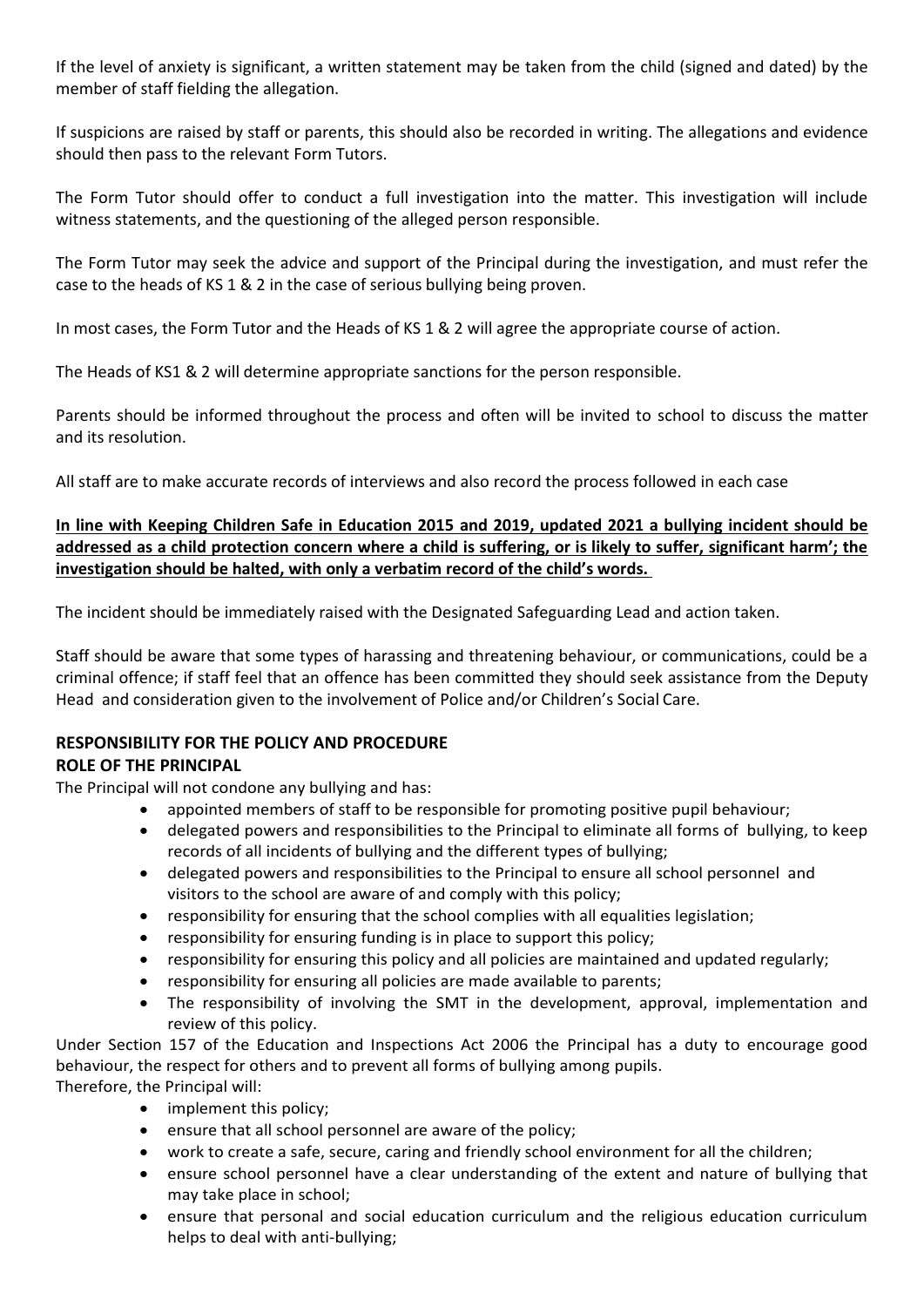- investigate all reported incidents of bullying;
- ensure that all pupils understand that bullying is wrong;
- ensure that all parents aware of this policy and that we do not tolerate bullying;
- raise awareness of bullying with pupils, parents and school personnel on the grounds of protected characteristics;
- consult with pupils and parents to identify the extent and nature of bullying in the school;
- inform parents of any incident of bullying and how it has been dealt with;
- ensure school personnel report and record incidents of bullying;
- ensure records of all incidents of bullying are:
	- o *stored in a secure place;*
	- o *kept for a specific period of time;*
	- o *kept in a central log in order to build up a picture of concerns of individual pupils and in identifying patterns of behaviour;*
	- o *kept in a uniform and systematic way*
	- o *kept as well as specific types of bullying and their outcomes;*
	- o *are categorised according to the protected characteristics which gives a clear picture of patterns of behaviour over each term / academic year;*
	- o *used to effectively track pupils through school;*
- ensure counselling and support mechanisms are in place to help those who have been bullied;
- ensure all perpetrators of bullying are given time to discuss why they have bullied and why their actions were wrong;
- discuss with the SMT
	- o *A definition for bullying.*
	- o *Are pupils aware of this policy?*
	- o *How can bullying be effectively dealt with?*
	- o *How good are school personnel in dealing with incidents of bullying?*
	- o *How good are school personnel in identifying the symptoms of bullying amongst pupils?*
- support any pupil who has been bullied;
- encourage any bully to change their behaviour;
- impose sanctions on any pupil who continues to bully;
- consider permanent exclusion in the most serious incidents of bullying;
- make effective use of relevant research and information to improve this policy;
- work closely with external agencies to support pupils who experience bullying;
- ensure effective supervision is in place between lessons, break times and lunchtimes;
- work with the wider community to deal with bullying that takes place outside school;
- deal with any form of bullying that takes place to and from school;
- proactively work with the police, parents/carers and the local community to help reduce local tensions;
- work closely with the Heads of KS 1 & 2;
- provide leadership and vision in respect of equality;
- provide guidance, support and training to all staff;
- monitor the effectiveness of this policy by monitoring:
	- the number of recorded incidents in an academic year;
	- the types of bullying that occur in an academic year;
	- how swiftly incidents of bullying are dealt with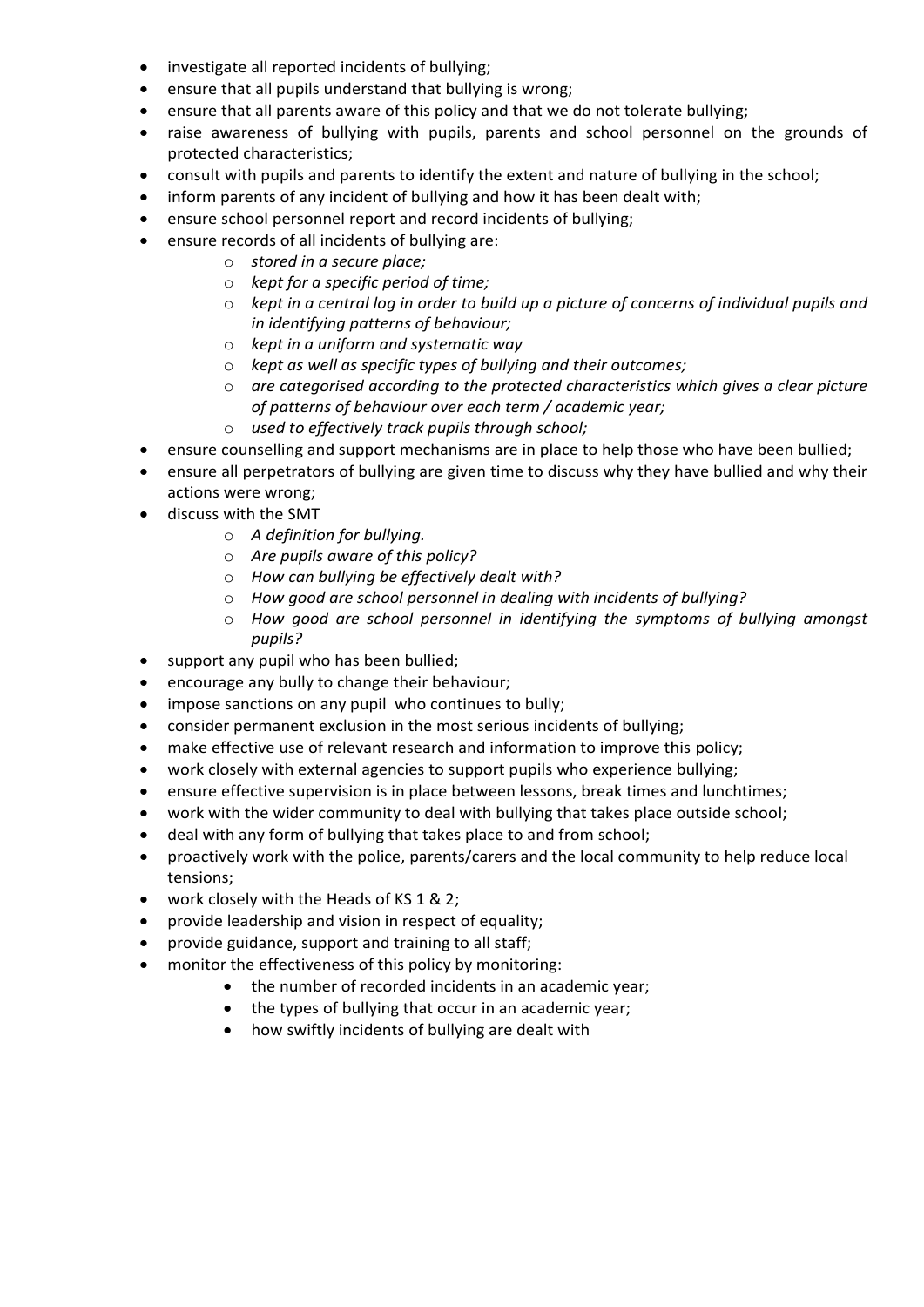#### **ROLE OF THE DIRECTOR OF STUDIES**

The Director of Studies has:

- worked with the Principal, the SMT and school personnel to agree a definition of bullying;
- the responsibility of involving the School Council in:
	- o determining this policy with the SMT
	- o discussing improvements to this policy during the school year;
	- o organising surveys to gauge the thoughts of all pupils;
	- o reviewing the effectiveness of this policy with the SMT.

#### **ROLE OF THE Heads of KS1 & 2**

Miss Tighe and Mrs Lillie will:

- lead the development of this policy and all linked polices throughout the school;
- work closely with the Principal;
- provide guidance and support to all school personnel to understand the signs or behaviour of someone being bullied;
- it is the responsibility of the Heads of KS1&2 to implement the School anti-bullying strategy and to ensure that all staff are aware of the School policy, and know how to identify and deal with incidents of bullying.
- ensures that all children know that bullying is wrong, and that it is unacceptable behaviour in this School. Heads of KS 1& 2 draw the attention of children to this fact when appropriate. For example, if an incident occurs, Heads of KS 1& 2 may decide to use an assembly as the forum in which to discuss with other children why this behaviour was wrong and why a pupil is being punished.
- The Heads of KS 1& 2 ensure all staff, teaching, and non-teaching and support staff, receive sufficient training to be equipped to identify and deal with all incidents of bullying.
- The Heads of KS 1& 2 sets the climate of mutual support and praise for success, so making bullying less likely. When children feel they are important and belong to a friendly and welcoming School, bullying is far less likely to be part of their behaviour.
- work with children to determine those parts of the school where they do not feel safe;
- have in place good systems at playtime and lunchtime to reduce the risk of bullying such as:
	- o *playground buddies*
	- o *peer mentors*
	- o *safe places for vulnerable groups*
- occasionally and when required organize an anti-bullying week;
- plan age-appropriate opportunities in the curriculum to discuss issues related to the protected characteristics;
- build pupils' resilience to bullying;
- develop philosophy sessions to provide children with opportunities to discuss equality and diversity;
- ensure good arrangements are in place for pupils transferring from the primary to Years 7/8;
- work closely with external agencies to support pupils who experience bullying;
- collaboratively work with other schools to identify common issues related to the protected characteristics;
- display posters of national and local help lines and where help is available in school;
- make effective use of relevant research and information to improve this policy;
- keep up to date with new developments and resources;
- provide training for all staff on induction and when the need arises;
- help counsel children who have been bullied and those who use bullying behaviour;
- review and monitor; annually report to the Principal on the success of this policy.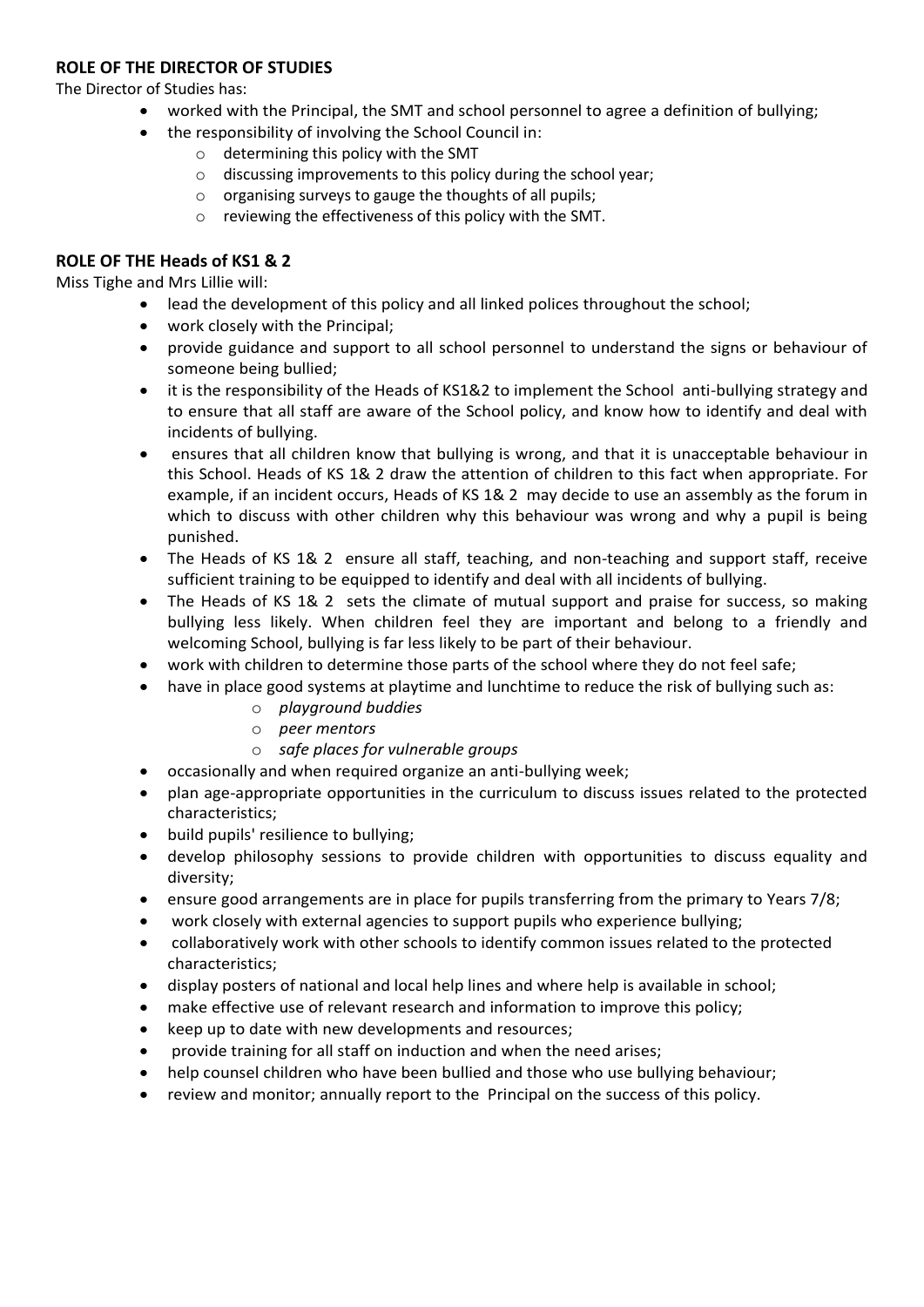#### **ROLE OF SCHOOL PERSONNEL**

School personnel will:

- comply with this policy;
- be aware of all other linked policies;
- be aware of the signs of bullying in order to prevent bullying taking place;
- All staff in our School take all forms of bullying seriously and seek to prevent them from taking place.
- Forms will be supplied for teachers, who will keep records of all incidents that happen in their class, and that they are aware of in School. If teachers witness an act of bullying, they will either investigate it themselves or refer it to the Deputy Headteacher. Teachers and support staff do all they can to support the child who is being bullied, then, after consultation with the Deputy Head teacher, the teacher informs the child's parents.
- Invite the child's parents into the School to discuss the situation.
- Teachers use a range of methods to help prevent bullying and to establish a climate of trust and respect for all. They use drama, role–play, stories, form meetings, assemblies, RE, and the SEAL materials within the curriculum, to help pupils understand the feelings of bullied children, and to practice the restraint required to avoid lapsing into bullying behaviour. Circle time can also be used with younger children to praise, reward, and celebrate the success of all children, and thus to help to create a positive atmosphere.
- Our children have helped to write Class rules, playground Rules, and Lunchtime Rules. They have also contributed to a written Friendship policy.
- report all incidents of bullying;
- investigate all reported incidents of bullying;
- take all forms of bullying seriously;
- make sure that all pupils know what to do if they are bullied;
- encourage pupils to report any incidents of bullying to any member of the school personnel;
- support any pupil who has been bullied;
- raise awareness of the wrongs of bullying through personal and social education and religious education;
- use preventative strategies such as circle time and buddy systems;
- undertake the appropriate training;
- implement the school's equalities policy and schemes;
- report and deal with all incidents of discrimination;
- attend appropriate training sessions on equality;
- report any concerns they have on any aspect of the school community.

#### **ROLE OF PUPILS**

Pupils must:

- be aware of and comply with this policy;
- report if they are being bullied;
- report if they see someone being bullied;
- discuss ways of preventing bullying through the school council;
- tell your parents or another family member
- treat others, their work and equipment with respect;
- talk to others without shouting and will use language which is neither abusive nor offensive;
- support the school Code of Conduct and guidance necessary to ensure the smooth running of the school;
- take part in questionnaires and surveys.
- follow the following instructions if they are bullied:
	- o *get away from the situation as quickly as you can*
	- o *report what happened to you to one of the school personnel by telling them:*
		- *what has happened to you*
			- *how you feel*
			- *if you have been bullied before*
			- *who bullied you*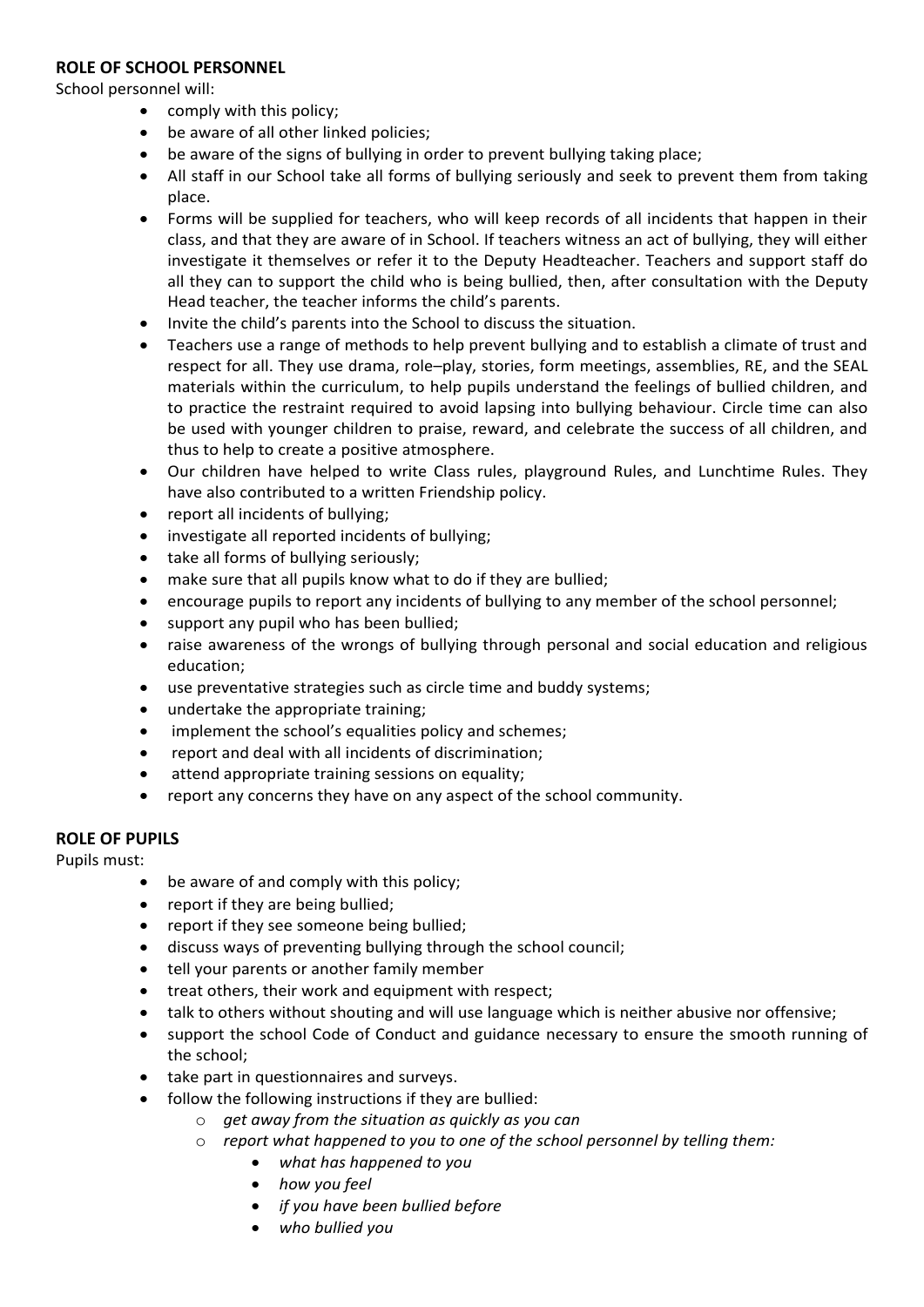- *where the incident happened*
- *when it happened*

### **ROLE OF PARENTS**

Parents must:

- be aware of and support this policy;
- be involved in agreeing a definition for bullying with pupils, school personnel and the Principal;
- report to the school any concerns they have of their child being bullied;
- be assured that the school will deal with all incidents of bullying;
- be assured that they will be informed of incidents and will be involved in discussions;
- be asked to take part periodic surveys conducted by the school;
- support the school Code of Conduct and guidance necessary to ensure smooth running of the school.

#### **TRAINING FOR SCHOOL PERSONNEL**

All school personnel:

- have equal chances of training, career development and promotion
- receive training on this policy on induction which specifically covers:
	- o *What is bullying?*
	- o *How to identify, prevent and manage bullying.*
	- o *Types of bullying such as Cyberbullying, bullying, bullying of children with special educational needs, homophobic bullying and bullying around race, religion and culture.*
	- o *Recognising bullying.*
	- o *Anti-bullying strategies.*
	- o *How to deal with a bullying incident.*
	- o *Counselling the bullied and the bullies.*
	- o *Anti-bullying week.*
	- o *Tackling Homophobia*
	- o *Building pupils resilience to bullying.*
	- o *Working and co-operating with parents and carers*
- receive periodic training so that they are kept up to date with new information;
- receive equal opportunities training on induction in order to improve their understanding of the Equality Act 2010 and its implications.

EJ Leffen g Snavye.

E Laffeaty-Sharpe – *Principal and Proprietor*

**Reviewed April 2021**

**Review Date: April 2022**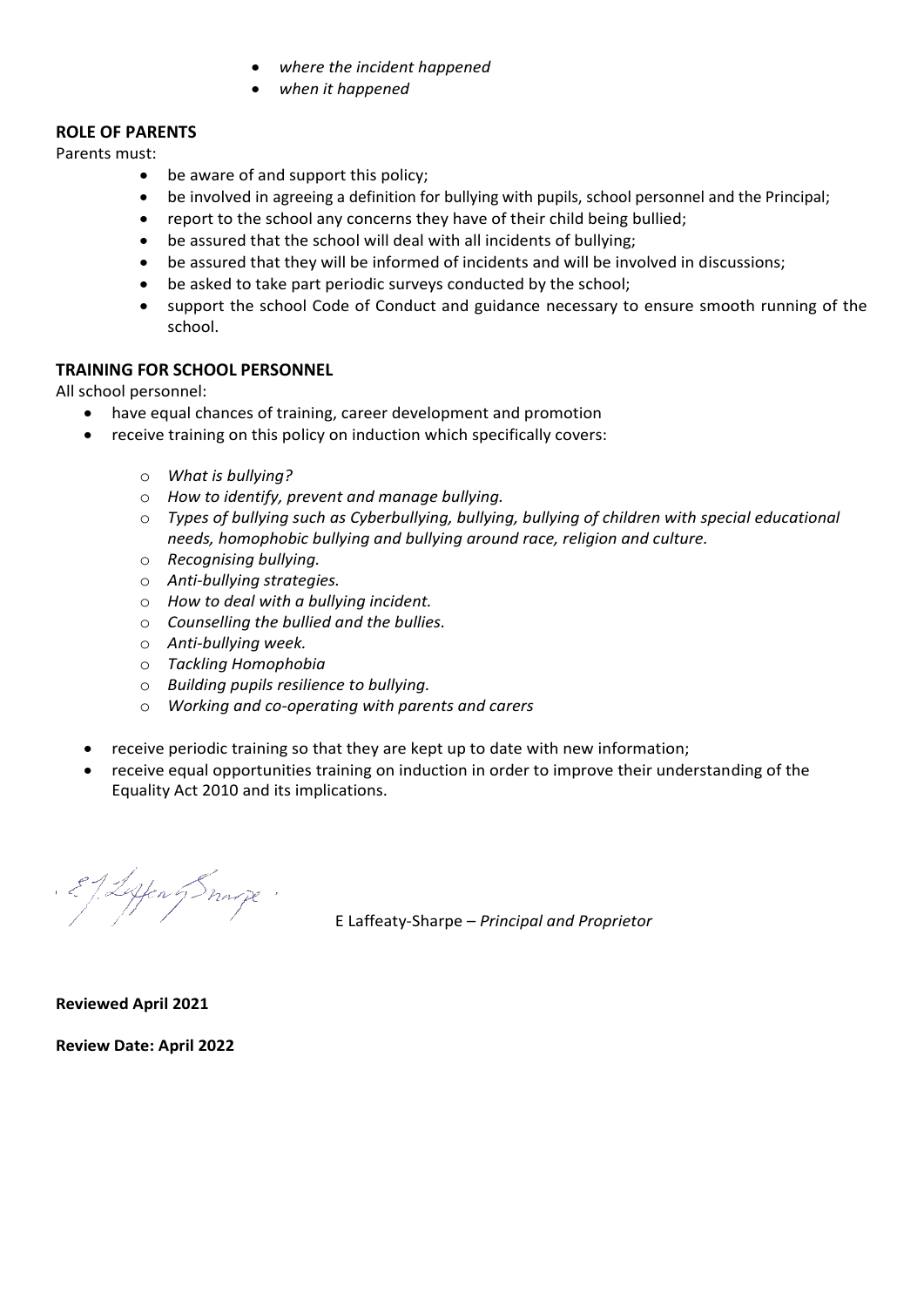#### Appendix 1 – Advice to all (staff, parents and pupils) on Bullying

#### **Signs of bullying**

Changes in behaviour that may indicate that a pupil is being bullied include:

- Unwillingness to return to school
- Displays of excessive anxiety, becoming withdrawn or unusually quiet
- Failure to produce work, or producing unusually bad work, or work that appears to have been copied, interfered with or spoilt by others
- Books, bags and other belongings suddenly go missing or are damaged
- Change to established habits (e.g. giving up music lessons, change to accent or vocabulary)
- Diminished levels of self-confidence
- Frequent visits to clinicians with symptoms such as stomach pains, headaches etc.
- Unexplained cuts and bruises
- Frequent absence, erratic attendance, late arrival to lessons
- Choosing the company of adults
- Displaying repressed body language and poor eye contact
- Reported difficulty in sleeping, experiencing nightmares etc.
- Talking of suicide or running away

Although there may be other causes for some of the above symptoms, a repetition of, or a combination of these possible signs of bullying should be investigated by parents and teachers.

Even if you are unsure, it is better to raise the issue with a responsible adult. We encourage parents to contact the School when they have concerns.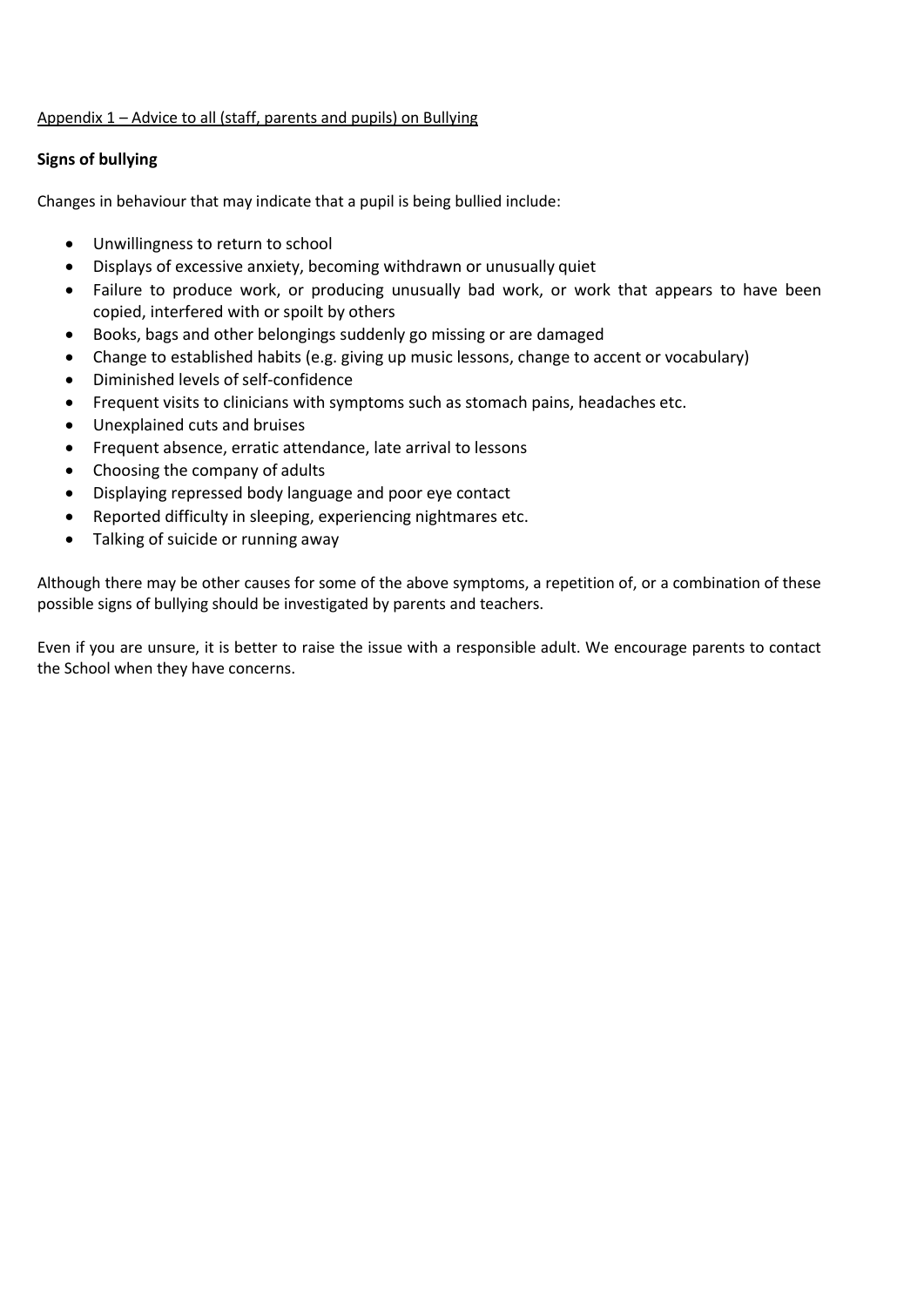#### Appendix 2 – Advice to Staff on bullying

School staff must make a strong stand against bullying. They should;

- Not allow it anywhere
- Support children who are being bullied
- Help the bullies to change their behaviour
- Tell children to 'tell' and back them up
- Take bullying seriously and find out the facts when told about an incident of bullying
- Ensure that children, parents and teachers take responsibility for any bullying that goes on
- Break up groups of bullies by not allowing them to play, sit, eat, etc., together
- Use peer pressure against bullying behaviour.

What to do when confronted with a report of bullying?

- Listen carefully and record all incidents
- Question, but do not ask leading questions
- Meet the bully and the bullied separately
- Offer the victim immediate support and help by explaining and putting the school's procedures into action
- Consider the need for a referral for medical treatment/examination/counselling.

The School is committed to reinforcing the messages below in PSHE lessons, assemblies and Form Meetings

- When someone is being bullied or is in distress, take action.
- Watching and doing nothing always suggests support for the bullying
- Pupils should inform an adult immediately if they do not wish to get involved at the scene of the problem
- Do not tolerate bullies in the same social group.

To counter cyber bullying, students must be made aware that:

- They must never share their password with anyone
- They must not send pictures of others electronically

In assemblies, PSHE/RSE sessions and Form Meetings children are encouraged to develop

- Acceptance
- Patience
- Respect for others, themselves, their learning.
- Trust
- Empathy
- Co-operation
- Understanding
- The Role of Counselling

Counselling may form an important part of any bullying case, both for the bully and the bullied. Staff should seek guidance from the Designated Safeguarding Lead or Deputy Head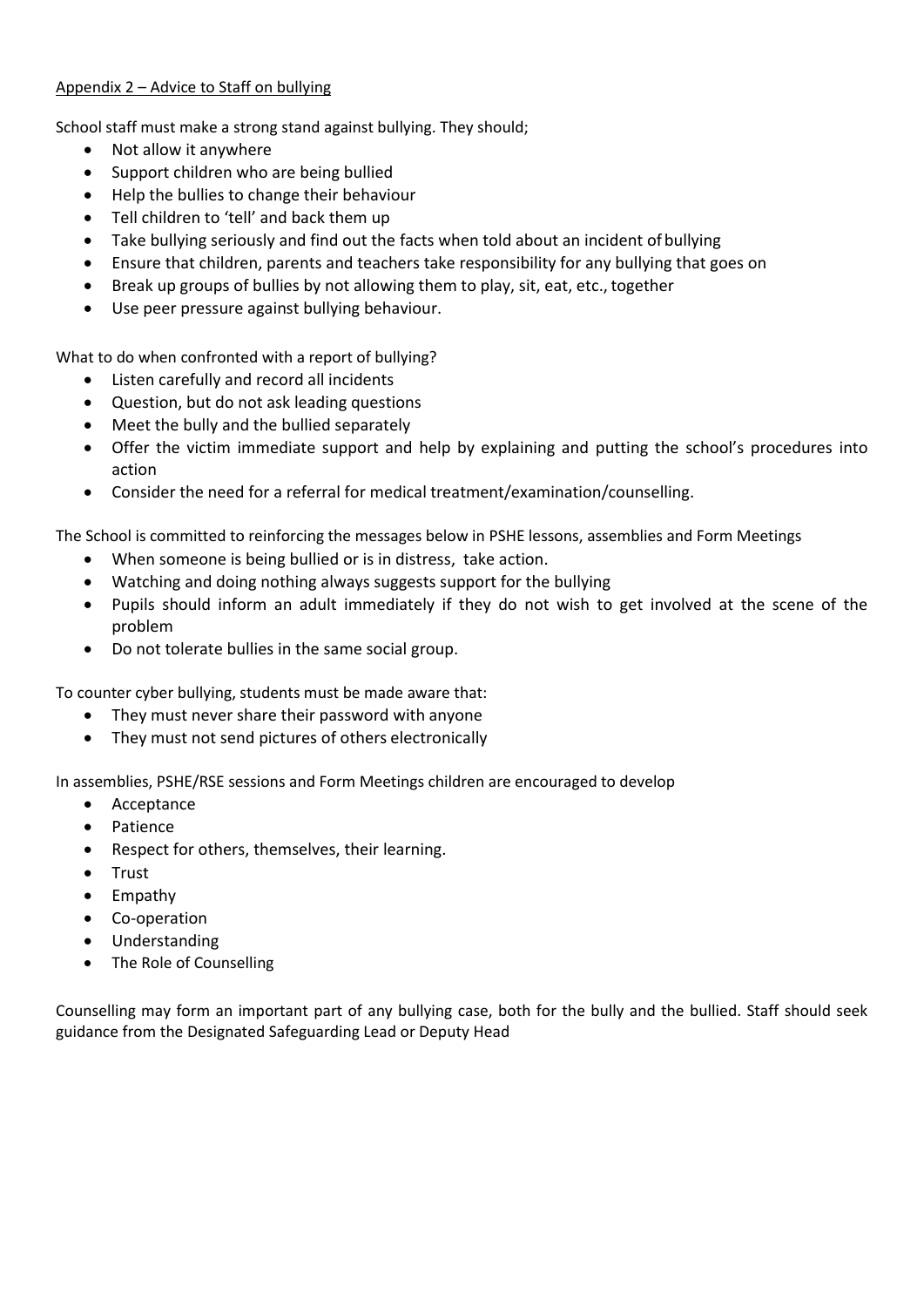#### Appendix 3 – Advice to pupils on bullying

#### **SOME THINGS PUPILS SHOULD DO IF THEY ARE BEING BULLIED:**

- Tell an adult you trust
- Tell yourself that you don't deserve to be bullied
- Get your friends together and say no to the bully
- Stay with groups of people, even if they are not your friends. There is safety innumbers
- Try to ignore the bullying
- Try not to show you are upset, which is difficult
- If possible, avoid being alone in a place where bullying happens
- Try being assertive shout 'NO' loudly
- Walk quickly and confidently even if you don't feel that way inside
- If you are in danger, get away. Do not fight to keep possession
- Fighting back may make it worse
- If you are different in some way, be proud of it. It is good to be an individual

At School children are taught:

- Acceptance
- Patience
- Respect for others, themselves, their learning
- Trust
- Empathy
- Co-operation
- Understanding